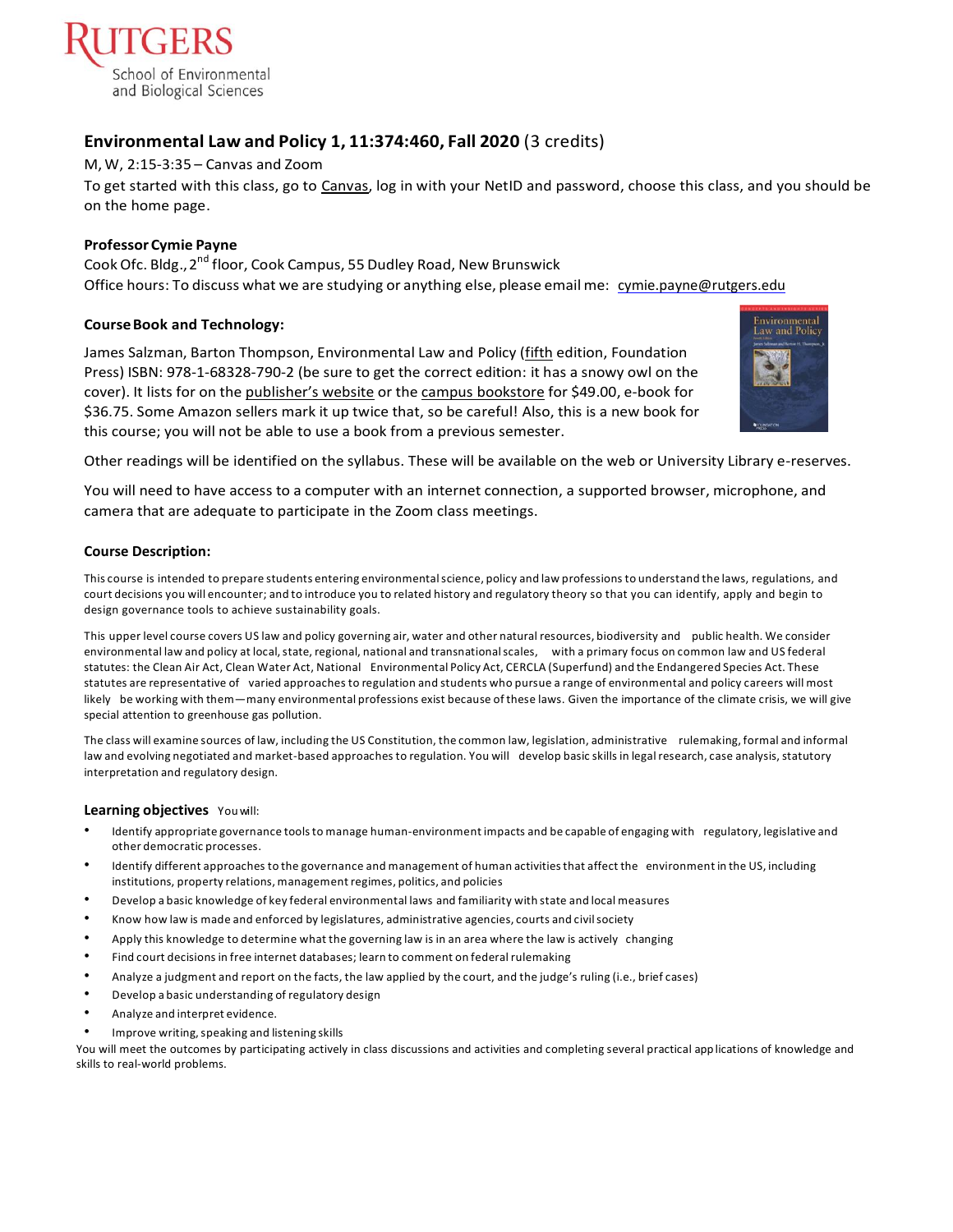### **Basisfor Evaluation**

**10% Class participation**: Be prepared by reading the assignments and take the opportunity to make thoughtful contributionsto class discussion. This part of your grade reflects your interest in learning, your willingness to contribute your own ideas to the group learning process, at the same time that it provides an incentive for you to be present and acquire information and skills. See Canvas Syllabus, Announcements, and Modules for directions about preparations for class and class activities. I am happy to provide individual feedback on your assignment if you send me an email to ask that we talk about it or for me to give you written comments.

### **15% quizzes, discussions and other activities associated with individual classes.**

**15% 3 short written assignments** which allow you to learn and practice skills (weighted differently): Finding the Law; Comment Letter; and Regulatory Review. See syllabus for the dates when assignments will be explained and when they are due; see Canvas Assignments for directions and to submit.

### **60% 2 exams of equal weight**.

Note: Exam, paper and course grades are based on individual performance; I do not curve grades in this class.

#### **Prerequisite:**

There is no prerequisite course. However, you will need to know, before the course starts, the basics of how the government of the United States works. This is essential knowledge for you to make sense of the law and policy that we will be studying. The material that you are expected to know can easily be reviewed (or learned) by spending thirty minutes with the 2019 (2020 isn't out yet!) New Jersey Citizen's Guide to Government by the League of Women Voters [\(here o](https://uploads-ssl.webflow.com/5bae63366fd2b2e5b9f87e5e/5d30f0a94a82c66427e564d2_2019_CitizensGuide.pdf)r in Canvas Module: Class 1). Basic explanations of the function of the three branches of government, and local, state and federal government are given, along with the name and address of all elected NJ officials (you don't need to know who all the NJ officials are, but you should know who the governor and your state and federal representatives are).

### **Overview of Online Course Activities**

We will be using Canvas and Zoom.

Class meetings will generally be synchronous, that is, we will all meet via Zoom at the scheduled class time. Class time will be used for lectures by me or a guest; discussion with the entire class during which I may call on some students to discuss a particular point or to present some of the information in the reading to launch a discussion; and break-out sessions in smaller groups for a variety of activities to deepen your understanding or to apply your new knowledge to factual scenarios.

Live ("synchronous") classes will be recorded. The recordings are posted on the Canvase site. Note that the breakout rooms are not recorded. If you will be taking this class in a different time zone from where Rutgers is located (Eastern Standard Time/Eastern Daylight Time), please let me know so that I can make appropriate adaptations to allow for your full participation.

The course Canvas site will be the location you should check regularly for updates to the syllabus, announcements (which include information about meeting times, assignments, tips and answers to student questions, and postings of internships, events of interest, and hot news relevant to the class), written Assignments, reading assignments (in Modules), and other information.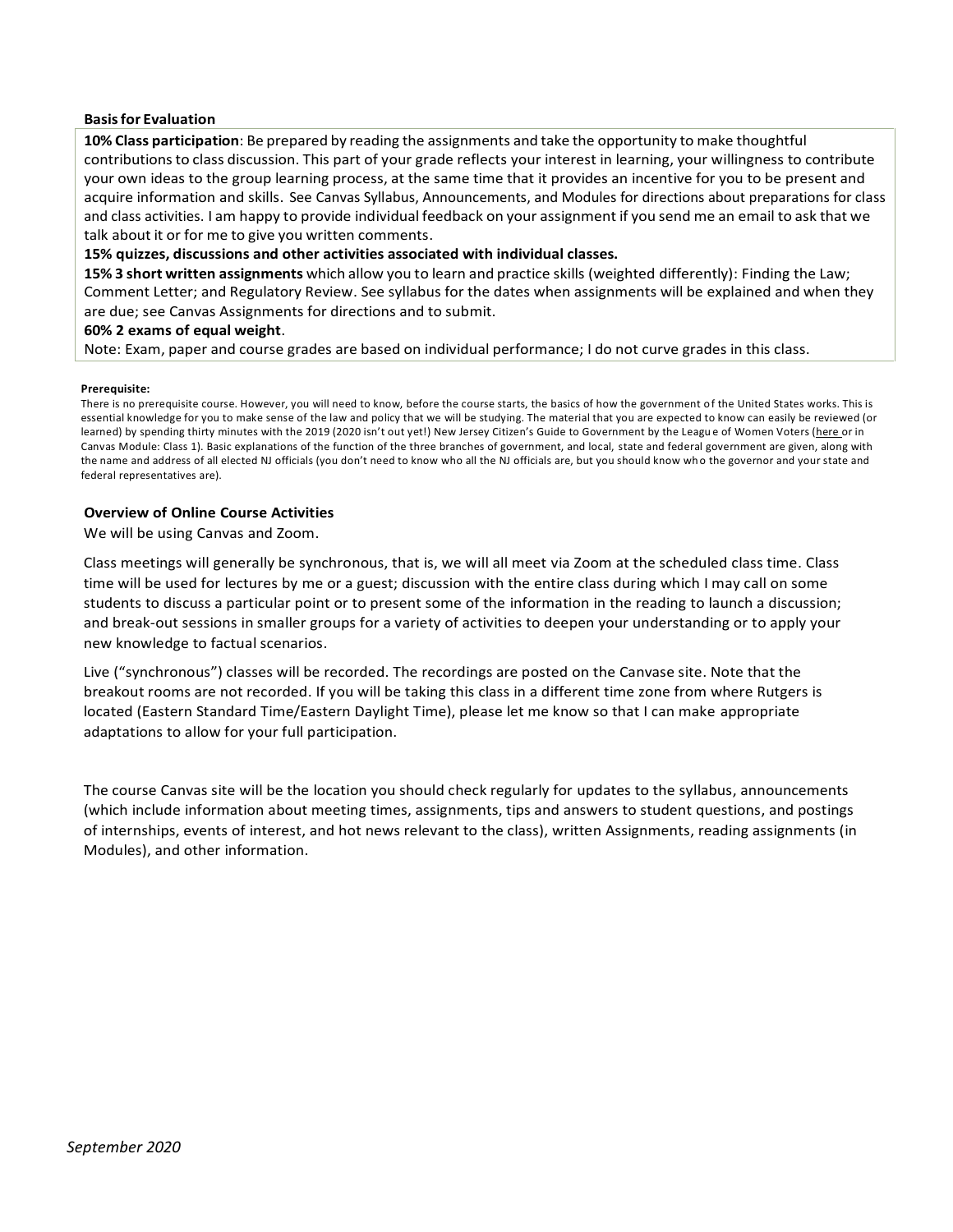$\rightarrow$  This syllabus, along with course assignments and due dates, are subject to change. It is your responsibility to check Canvas for corrections or updates to the syllabus. Any changes will be clearly noted in a course announcement or through email  $\leftarrow$ 

### **Part I – United States and New Jersey Government**

*We begin with the basic structure of the United States government and New Jersey state government. Those who preceded us decided that these were the best institutions they could design to ensure we would be free to live in dignity and to pursue happiness in our own way. For better or worse, they held private property – money, land, stuff – in high esteem and emphasized property rights in the U.S. Constitution. They also recognized that, like it or not, humans live in communities and that to maintain the benefits that federal and state governments were designed to provide, every citizen would have to take responsibility for voting, serving as representatives, reporting, informing themselves, and more. This would be the only way to balance public, collective interests with private interests.*

| $\mathbf{1}$                                                                                                                        | 9/2                                                                                                                     | Class introduction - Chapter 1, An Introduction to Environmental Law and Policy, pp 3-16                                                                                                                        |  |  |  |  |
|-------------------------------------------------------------------------------------------------------------------------------------|-------------------------------------------------------------------------------------------------------------------------|-----------------------------------------------------------------------------------------------------------------------------------------------------------------------------------------------------------------|--|--|--|--|
|                                                                                                                                     | Wed                                                                                                                     | Prepare to discuss the questions on pp. 15-16.                                                                                                                                                                  |  |  |  |  |
|                                                                                                                                     |                                                                                                                         | Lectures:                                                                                                                                                                                                       |  |  |  |  |
|                                                                                                                                     |                                                                                                                         | Introduction to the Law: Kinds and Sources of Law                                                                                                                                                               |  |  |  |  |
|                                                                                                                                     |                                                                                                                         | <b>Introduction to the Federal and State Court Systems</b>                                                                                                                                                      |  |  |  |  |
|                                                                                                                                     |                                                                                                                         | Quiz                                                                                                                                                                                                            |  |  |  |  |
|                                                                                                                                     |                                                                                                                         |                                                                                                                                                                                                                 |  |  |  |  |
|                                                                                                                                     |                                                                                                                         | League of Women Voters of New Jersey, 2019 New Jersey Citizen's Guide to Government                                                                                                                             |  |  |  |  |
| If you are a US citizen and eligible to vote you can register to vote, request a mail-in ballot, and vote in the November           |                                                                                                                         |                                                                                                                                                                                                                 |  |  |  |  |
|                                                                                                                                     | election. If you aren't a NJ resident, you will need to register in your state and request a mail-in ballot. New Jersey |                                                                                                                                                                                                                 |  |  |  |  |
|                                                                                                                                     | does not offer the opportunity to register to vote on Election Day. Most states require mail-in registration be         |                                                                                                                                                                                                                 |  |  |  |  |
| received by 30 days before the election. New Hampshire town and city clerks will accept the national application                    |                                                                                                                         |                                                                                                                                                                                                                 |  |  |  |  |
| only as a request for their own absentee voter mail-in registration form. North Dakota does not have voter registration.<br>Wyoming |                                                                                                                         |                                                                                                                                                                                                                 |  |  |  |  |
|                                                                                                                                     | law                                                                                                                     | does not permit mail registration. For information<br>about all this: RU<br><b>VOTING:</b><br>http://cypp.rutgers.edu/ru-voting/ and<br><b>NJ</b><br>Dept.<br>of<br>State<br>http://www.njelections.org/<br>and |  |  |  |  |
|                                                                                                                                     |                                                                                                                         | https://www.rockthevote.org/voting-information/new-jersey/                                                                                                                                                      |  |  |  |  |
|                                                                                                                                     |                                                                                                                         |                                                                                                                                                                                                                 |  |  |  |  |
|                                                                                                                                     | 9/7<br>Mon                                                                                                              | <b>LABOR DAY - NO CLASS</b>                                                                                                                                                                                     |  |  |  |  |
| $\overline{2}$                                                                                                                      | 9/8                                                                                                                     | Perspectives on Environmental Law and Policy - chapter 2, Part I-Basic Themes, pp 17-30                                                                                                                         |  |  |  |  |
|                                                                                                                                     | Tues                                                                                                                    | SCIENTIFIC UNCERTAINTY: NYT ARTICLE ON Carl Zimmer, How You Should Read                                                                                                                                         |  |  |  |  |
|                                                                                                                                     |                                                                                                                         | Coronavirus Studies, or Any Science Paper, NYT (1 June 2020)                                                                                                                                                    |  |  |  |  |
|                                                                                                                                     |                                                                                                                         | https://www.nytimes.com/article/how-to-read-a-science-study-                                                                                                                                                    |  |  |  |  |
|                                                                                                                                     |                                                                                                                         | coronavirus.html?algo=identity&fellback=false&imp_id=691067641&action=click&module                                                                                                                              |  |  |  |  |
|                                                                                                                                     |                                                                                                                         | =Smarter%20Living&pgtype=Homepage                                                                                                                                                                               |  |  |  |  |
| 3                                                                                                                                   | 9/9                                                                                                                     | Perspectives on Environmental Law and Policy - chapter 2, Part II-Four Analytical                                                                                                                               |  |  |  |  |
|                                                                                                                                     | Wed                                                                                                                     | Frameworks, pp 31-50                                                                                                                                                                                            |  |  |  |  |
|                                                                                                                                     |                                                                                                                         |                                                                                                                                                                                                                 |  |  |  |  |
|                                                                                                                                     |                                                                                                                         | Finding the law assignment explained                                                                                                                                                                            |  |  |  |  |
|                                                                                                                                     |                                                                                                                         |                                                                                                                                                                                                                 |  |  |  |  |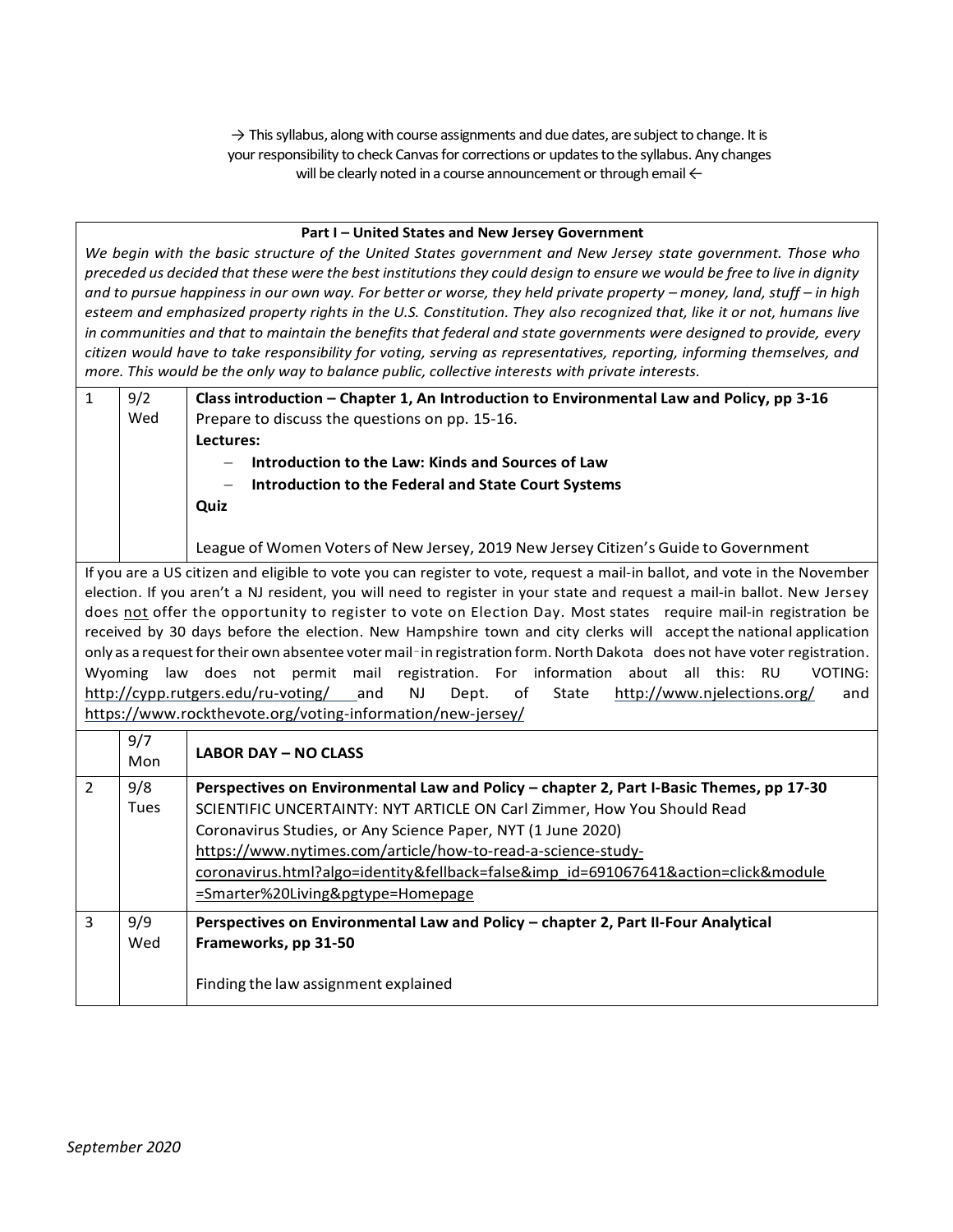## **Part II - Environmental Law made by Congress and the Judiciary**

*In the United States, legal rules allocating responsibility and obligations to provide a remedy for an injury can be created by judges, based on the judge's interpretation of the U.S. or state constitutions and previous court decisions. This system is called "common law". When industrialization began to impinge on communities, people turned to the state and federal courts for help. Common law still exists in parallel with the other sources of environmental law, which are the U.S. Constitution (and state constitutions), and legislation: laws that are passed by the U.S. Congress or state legislatures.*

*Administrative law is the main source of environmental law today. The environmental laws that we have are the reason our air and water is better today in many places than it was in the 1970s. Unfortunately, the financial costs of regulation are more evident than the health and environmental benefits, so there is usually vigorous lobbying and litigation by business interests and property owners in opposition to restrictions on their activities.*

*The current president, representing those interests, vowed to dismantle environmental regulation. The extreme measures that his administration has attempted has created an unprecedented situation. Some of the laws that have been targeted are central to our study. We will discuss the tools the executive branch has used, how public interest non-profit organizations have responded, and what the courts have done so far.*

| $\overline{4}$ | 9/14<br>Mon | The Practice of Environmental Protection, Chapter 3, Parts I-Instrument Choice and<br>II-The Administration of Environmental Protection, pp 51-74<br>The two Lectures that were to have been pre-recorded will be given in class time instead:<br><b>Administrative Law</b><br><b>Regulatory Theory</b><br>Finding the law assignment due                                                                                                                                           |
|----------------|-------------|-------------------------------------------------------------------------------------------------------------------------------------------------------------------------------------------------------------------------------------------------------------------------------------------------------------------------------------------------------------------------------------------------------------------------------------------------------------------------------------|
| 5              | 9/16<br>Wed | The Practice of Environmental Protection, Administrative Law and Regulatory<br><b>Theory (continued from Monday)</b>                                                                                                                                                                                                                                                                                                                                                                |
| 6              | 9/21<br>Mon | Chapter 3, Parts III-Constitutional Issues and IV-How Citizen Groups Shape Environmental Law,<br>pp 75-90<br>Enforcement, Chapter 4, pp 91-114<br>Quiz on chapter 3 (due 9/22 midnight)                                                                                                                                                                                                                                                                                             |
| $\overline{7}$ | 9/23<br>Wed | The Clean Air Act: Introduction, NAAQS, SIPs<br>S&T Chapter 5, pp 115-124 (10 pp)<br>Morgan Conley, 3rd Circ. Orders EPA To Fix 'Gaping Loophole' In Ozone Limits, Law360 (August 27,<br>2020) $(1 p)$<br>Find and read: Sierra Club v. EPA, No. 19-2562 (3d Cir. 2020) (30 pp)                                                                                                                                                                                                     |
| 8              | 9/28<br>Mon | The Clean Air Act: NSPS, Trading, Interstate Pollution, PSD<br>S&T Chapter 5, pp 125-137 (13 pp)<br>Do The Regulators assignment in the module for class 8, which entails finding a statute in the on-<br>line government service, reading it (it's about 2 pp) and watching a video documentary (2h 23m).<br>2:15-2:45 GUEST SPEAKER: CHARLES MCPHEDRAN, STAFF ATTORNEY, EARTHJUSTICE, and<br>attorney for the Sierra Club v. EPA case discussed in class 7. Bring your questions! |
| 9              | 9/30<br>Wed | Clean Air Act: Hazardous Air Pollutants, Mobile Sources, Tech-Forcing, CAA of<br><b>Tomorrow</b><br><b>S&amp;T Chapter 5, pp 138-142 (5 pp)</b><br>Review chapter 5 and prepare two positions for Problem Exercise: Rule 1610<br>on p. 135, one representing Communities for a Better Environment, and one<br>representing CARB, which we will debate in class.                                                                                                                     |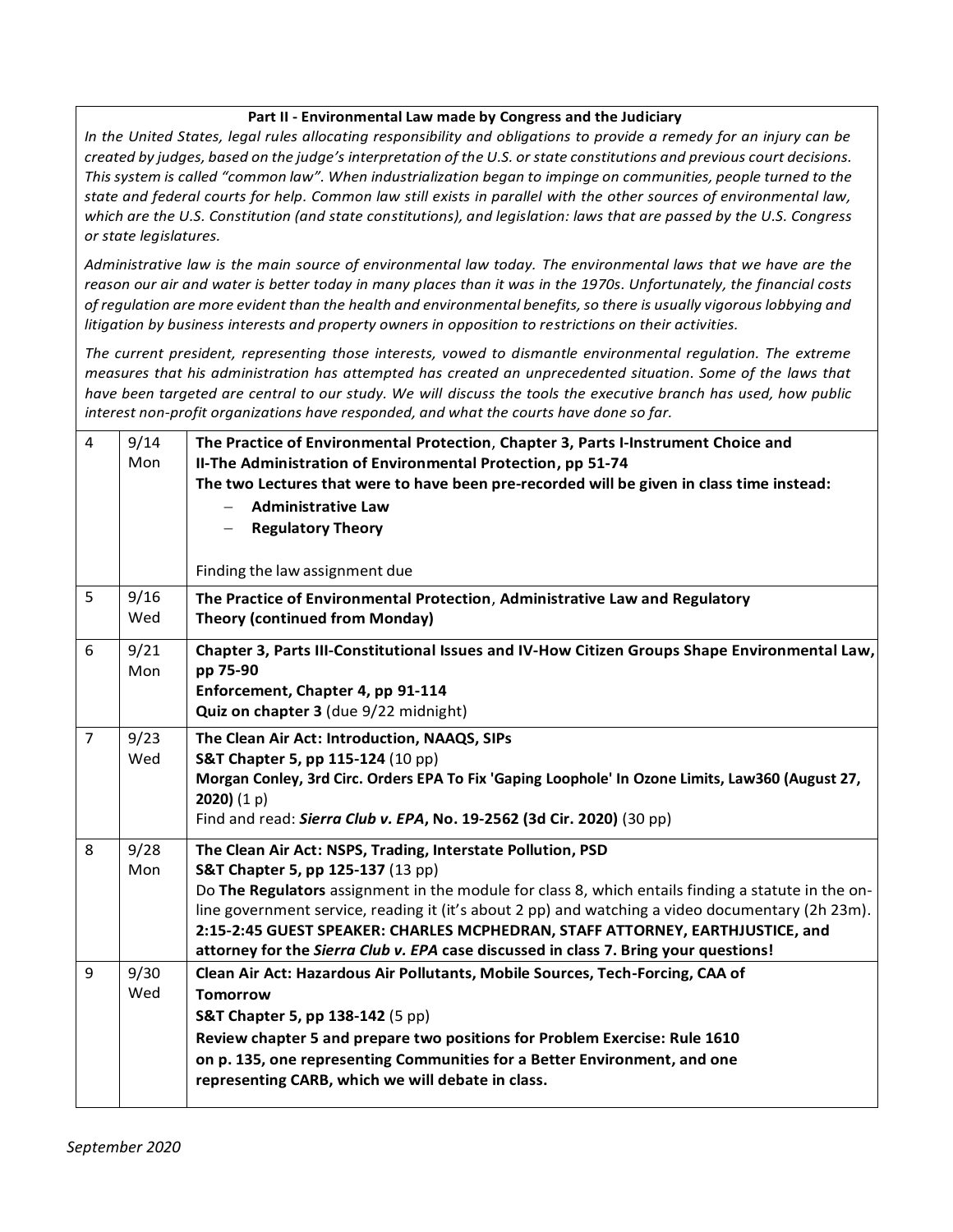| 10 | 10/5                                        | <b>Global Air Pollution</b>                                                                 |  |  |  |  |
|----|---------------------------------------------|---------------------------------------------------------------------------------------------|--|--|--|--|
|    | Mon                                         | S&T Chapter 6, Ozone Depletion and Climate Change, pp 143-165 (23 pp)                       |  |  |  |  |
| 11 | 10/7                                        | <b>Global Air Pollution</b>                                                                 |  |  |  |  |
|    | Wed                                         | Ch 6, Ozone Depletion and Climate Change, pp 165-174 (10 pp)                                |  |  |  |  |
|    |                                             | Juliana, et al. v. United States of America, et al., First Amended Complaint (10 Sept 2017) |  |  |  |  |
|    |                                             | (30 pp)                                                                                     |  |  |  |  |
| 12 | 10/12<br>Mon                                | Unraveling Environmental Law and the Principle of Non-Regression                            |  |  |  |  |
|    | Oct 13 - last day to register to vote in NJ |                                                                                             |  |  |  |  |
| 13 | 10/14                                       | Water Pollution, Chapter 7, pp 175-206                                                      |  |  |  |  |
|    | Wed                                         |                                                                                             |  |  |  |  |
| 14 | 10/19                                       | <b>Water Pollution, cont.</b>                                                               |  |  |  |  |
|    | Mon                                         |                                                                                             |  |  |  |  |
|    |                                             |                                                                                             |  |  |  |  |
| 15 | 10/21                                       | Midterm $-$ in class                                                                        |  |  |  |  |
|    | Wed                                         |                                                                                             |  |  |  |  |
| 16 | 10/26                                       | Regulating Toxic Substances, Chapter 8, pp 207-234                                          |  |  |  |  |
|    | Mon                                         |                                                                                             |  |  |  |  |
| 17 | 10/28                                       | What is a life worth?                                                                       |  |  |  |  |
|    | Wed                                         |                                                                                             |  |  |  |  |
|    |                                             |                                                                                             |  |  |  |  |
| 18 | 11/2                                        | <b>Cost Benefit Analysis in Agency Rulemaking and Review of Regulations</b>                 |  |  |  |  |
|    | Mon                                         |                                                                                             |  |  |  |  |
|    |                                             | November 3 - ELECTION DAY 6am-8pm                                                           |  |  |  |  |
| 19 | 11/4                                        | Waste Management, Chapter 9, Part I-RCRA, pp 235-251                                        |  |  |  |  |
|    | Wed                                         |                                                                                             |  |  |  |  |
| 20 | 11/9                                        | Waste Management, Chapter 9, Part II-CERCLA, pp 252-274                                     |  |  |  |  |
| 21 | 11/11                                       | <b>Waste Management, CERCLA</b>                                                             |  |  |  |  |
| 22 | 11/16                                       | <b>Environmental Justice</b>                                                                |  |  |  |  |
|    | Mon                                         |                                                                                             |  |  |  |  |
| 23 | 11/18                                       | The Public Trust Doctrine, Chapter 10, pp 275-280 and other readings                        |  |  |  |  |
| 24 | heW<br>11/23                                | Protecting Wetlands, Chapter 10, pp 281-293 and other readings                              |  |  |  |  |
|    | Mon                                         | <b>WOTUS, wetlands delineation</b>                                                          |  |  |  |  |
|    |                                             | NO CLASS: THIS DAY IS TREATED AS A FRIDAY                                                   |  |  |  |  |
|    | Nov 25<br>Wed                               |                                                                                             |  |  |  |  |
|    |                                             |                                                                                             |  |  |  |  |
|    | Nov 26-29                                   | <b>THANKSGIVING BREAK</b>                                                                   |  |  |  |  |
| 25 | 11/30                                       | The Endangered Species Act, Chapter 10, pp 293-314                                          |  |  |  |  |
|    | Mon                                         |                                                                                             |  |  |  |  |
| 26 | 12/2                                        | Environmental Impact Assessment - National Environmental Policy Act, Chapter 12, pp 339-    |  |  |  |  |
|    | Wed                                         | 355                                                                                         |  |  |  |  |
| 27 | 12/7                                        | Energy, Chapter 11, pp 315-338                                                              |  |  |  |  |
|    | Mon                                         |                                                                                             |  |  |  |  |
|    |                                             | <b>Regulatory Review Assignment due</b>                                                     |  |  |  |  |